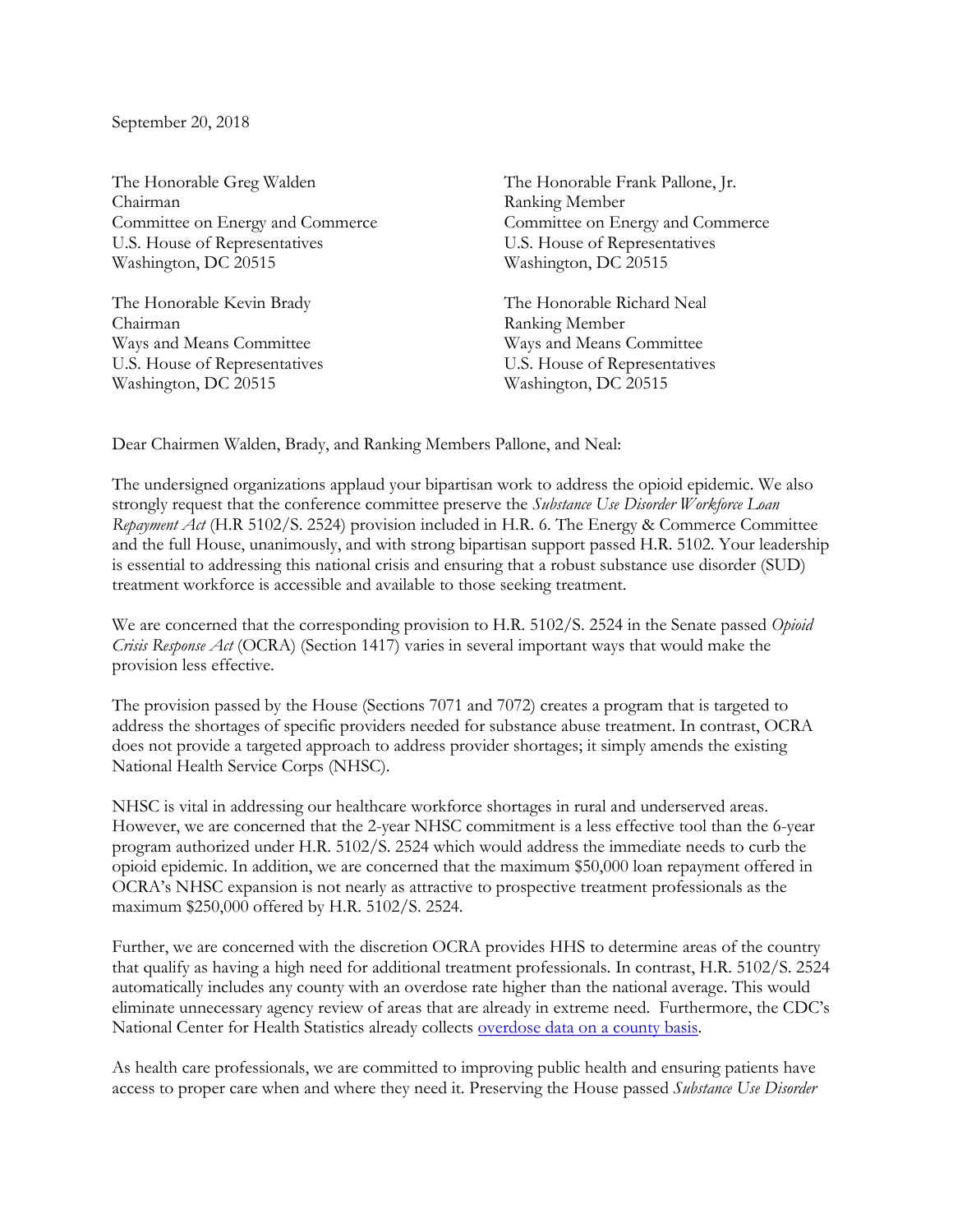*Workforce Loan Repayment Act* will strengthen rural and underserved health care systems, expand the behavioral health and SUD treatment workforce, and attract practitioners to areas of highest need.

Again, thank you for your leadership in fighting the opioid epidemic, and we strongly encourage the conference committee to preserve the *Substance Use Disorder Workforce Loan Repayment Act* as unanimously passed by the House in the final package.

Sincerely,

Alaska Osteopathic Medical Association American Academy of Addiction Psychiatry American Association of Colleges of Nursing American Association of Colleges of Osteopathic Medicine American Association of Nurse Anesthetists American Association of Nurse Practitioners American College of Osteopathic Emergency Physicians American College of Osteopathic Neurologists and Psychiatrists American Medical Women's Association American Nurses Association American Osteopathic Association American Psychiatric Association American Society of Addiction Medicine Arizona Osteopathic Medical Association Arkansas Osteopathic Medical Association Association for Behavioral Health and Wellness Association for Behavioral Healthcare CADA of Northwest Louisiana California Consortium of Addiction Programs and Professionals Central City Concern Colorado Society of Osteopathic Medicine Connecticut Certifying Board Connecticut Osteopathic Medical Association Hawaii Association of Osteopathic Physicians and Surgeons Illinois Association for Behavioral Health Illinois Osteopathic Medical Society Kansas Association of Osteopathic Medicine Massachusetts Osteopathic Society NAADAC, The Association for Addiction Professionals National Association of Clinical Nurse Specialists National Association of Social Workers National Board for Certified Counselors National Council for Behavioral Health National Health Care for the Homeless Council National League for Nursing